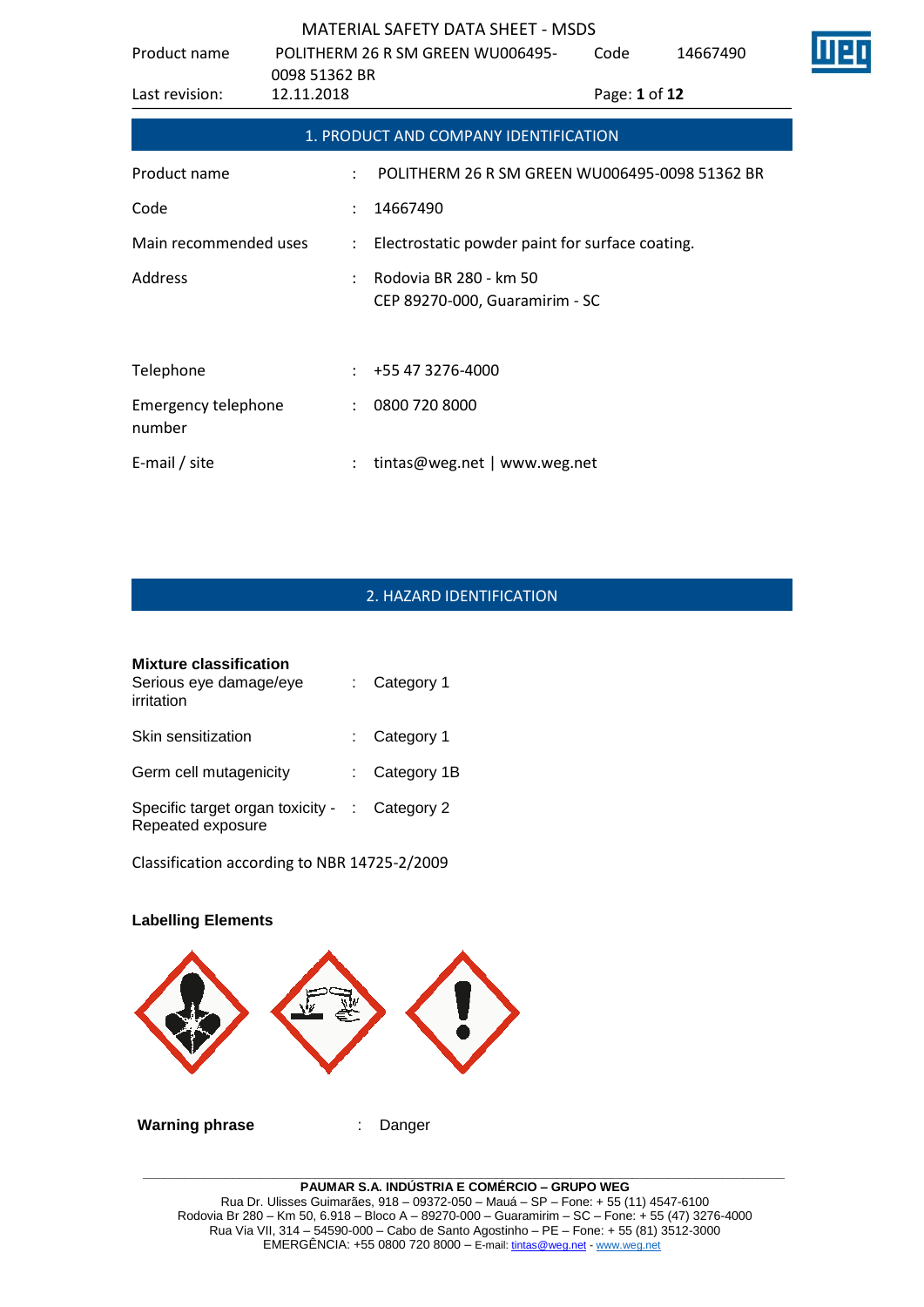| Product name           |                             | POLITHERM 26 R SM GREEN WU006495-                                                                                                                                                                                           | Code          | 14667490           |                  |
|------------------------|-----------------------------|-----------------------------------------------------------------------------------------------------------------------------------------------------------------------------------------------------------------------------|---------------|--------------------|------------------|
| Last revision:         | 0098 51362 BR<br>12.11.2018 |                                                                                                                                                                                                                             |               | Page: 2 of 12      |                  |
| <b>Hazard phrases</b>  | ÷.                          | H318 Causes serious eye damage.<br>H317 May cause an allergic skin reaction.<br>H340 May cause genetic defects.<br>H373 May cause damage to organs through prolonged or<br>repeated exposure.                               |               |                    |                  |
| <b>Caution Phrases</b> |                             | <b>Prevention:</b><br>P201 Obtain special instructions before use.                                                                                                                                                          |               |                    |                  |
|                        |                             | P202 Do not handle until all safety precautions have been read<br>and understood.                                                                                                                                           |               |                    |                  |
|                        |                             | P260 Do not breathe dust/ fume/ gas/ mist/ vapours/ spray.                                                                                                                                                                  |               |                    |                  |
|                        |                             | P272 Contaminated work clothing should not be allowedout of<br>the workplace.                                                                                                                                               |               |                    |                  |
|                        |                             | P280 Wear protective<br>protection/ face protection.                                                                                                                                                                        |               | gloves/ protective | clothing/<br>eye |
|                        |                             | <b>Reaction:</b><br>P302+P352 IF ON SKIN: Wash with plenty of water.                                                                                                                                                        |               |                    |                  |
|                        |                             | P305+P351+P338 IF IN EYES: Rinse cautiously with water for<br>several minutes. Remove contact lenses if present and easy to<br>do - continue rinsing.                                                                       |               |                    |                  |
|                        |                             | P308+P313 IF exposed or concerned: Call a doctor.                                                                                                                                                                           |               |                    |                  |
|                        |                             | P310 Immediately call a POISON CENTER/doctor.                                                                                                                                                                               |               |                    |                  |
|                        |                             | P333+P313<br>lf<br>skin<br>medicaladvice/attention.                                                                                                                                                                         | irritation or | rash<br>a          | Get<br>occurs:   |
|                        |                             | P362+P364 Take off contaminated clothing and wash it before<br>reuse.                                                                                                                                                       |               |                    |                  |
|                        |                             | Storage:<br>P405 Store locked up.                                                                                                                                                                                           |               |                    |                  |
|                        |                             | Treatmentand disposal of waste:<br>P501 Dispose of contents/container as chapter 13 of the<br>MSDS.                                                                                                                         |               |                    |                  |
| <b>Other hazard</b>    |                             | The finely dispersed particles form explosive mixtures in air, in<br>the presence of sparks. Burning forms a thick black smoke.<br>Inhalation of dangerous products of decomposition may cause<br>serious damage to health. |               |                    |                  |

#### 3. COMPOSITION AND INFORMATION ABOUT THE INGRENDIENTS

**Product type:** : Mixture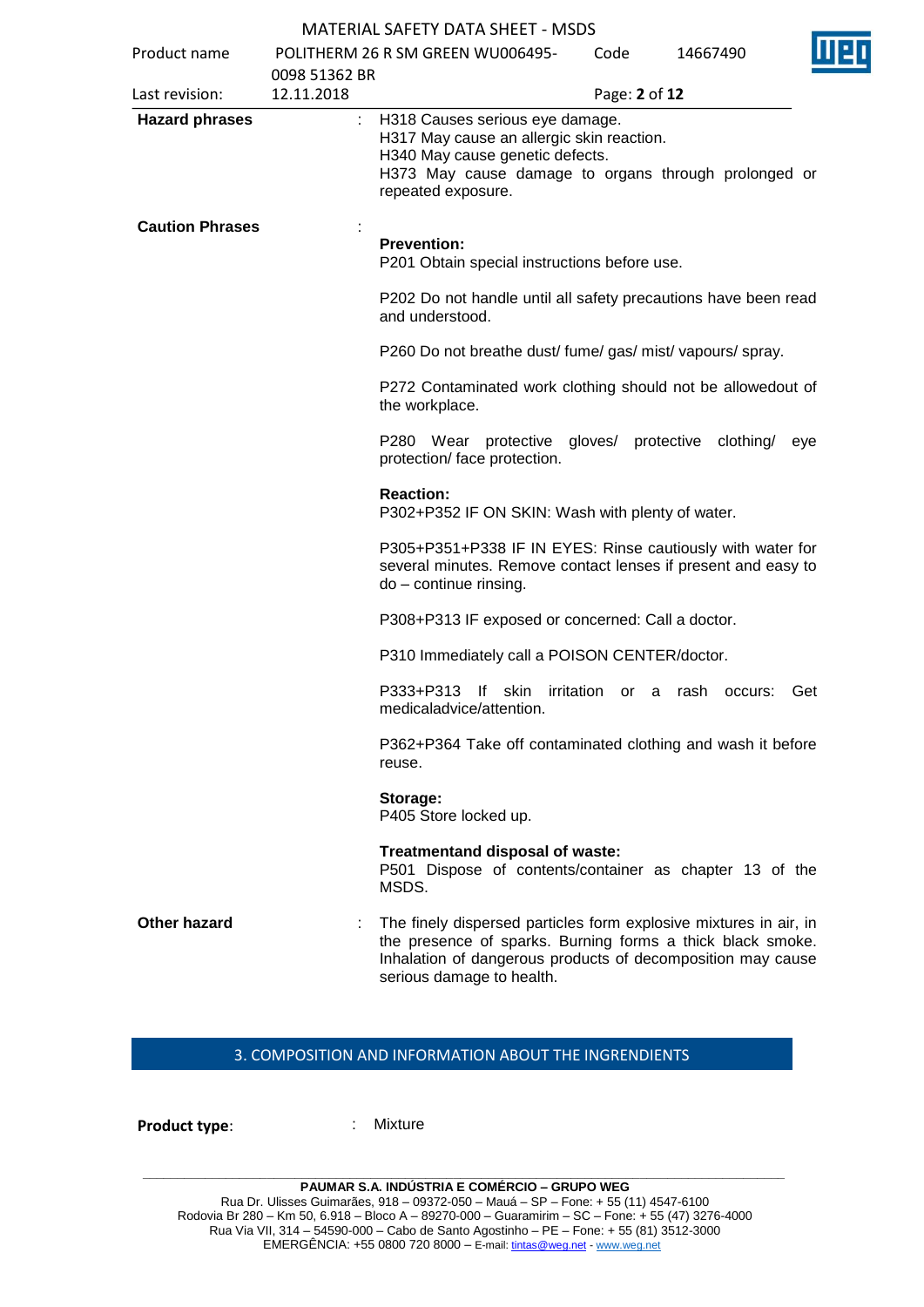Product name POLITHERM 26 R SM GREEN WU006495- Code 14667490

|                | 0098 51362 BR |                             |
|----------------|---------------|-----------------------------|
| Last revision: | 12.11.2018    | Page: <b>3</b> of <b>12</b> |

| Ingrendients that contribute to danger:   |           |                                                                                                                                                                                                                                                                                                                                                                                           |                   |  |
|-------------------------------------------|-----------|-------------------------------------------------------------------------------------------------------------------------------------------------------------------------------------------------------------------------------------------------------------------------------------------------------------------------------------------------------------------------------------------|-------------------|--|
| Product name                              | CAS No.   | Risck classification                                                                                                                                                                                                                                                                                                                                                                      | Concentration [%] |  |
| <b>TRIGLYCIDYL</b><br><b>ISOCYANURATE</b> | 2451-62-9 | Acute toxicity Ingestion,<br>Category 3<br>Acute toxicity -<br>Inhalation Inhalation,<br>Category 3<br>Skin sensitization,<br>Category 1<br>Specific target organ<br>toxicity - Repeated<br>exposure,<br>Category 2<br>Hazardous to the<br>aquatic environment -<br>Cronic,<br>Category 3<br>Germ cell mutagenicity<br>Category 1B<br>Serious eye<br>damage/eye irritation,<br>Category 1 | $>= 1 - 5$        |  |

#### 4. FIRST AID MEASURES

| <b>Inhalation</b>            | : Take the victim to fresh air, keeping them rested and warm. If<br>breathing is irregular or has stopped, apply artificial<br>respiration. Do not give anything orally. Seek medical<br>assistance immediately, bringing the product label whenever<br>possible. |
|------------------------------|-------------------------------------------------------------------------------------------------------------------------------------------------------------------------------------------------------------------------------------------------------------------|
| <b>Contact with the skin</b> | : Remove all contaminated clothing immediately. Wash affected<br>area with plenty of soap and water.                                                                                                                                                              |
| <b>Contact with the eyes</b> | : Remove contact lenses, if wearing any. Flush the eyes with<br>running water for at least 15 minutes, holding the eyelids<br>apart. Seek medical assistance immediately, bringing the<br>product label with you.                                                 |
| Ingestion                    | : Do not provoke vomiting. Consult with a doctor immediately.                                                                                                                                                                                                     |
| Notes for the doctor         | : Treat symptomatically. Do not induce vomiting because of risk<br>of aspiration of gastric contents into the lungs. Gastric lavage<br>is recommended when the patient ingests large quantities of<br>the substance.                                              |

#### 5. FIRE-FIGHTING MEASURES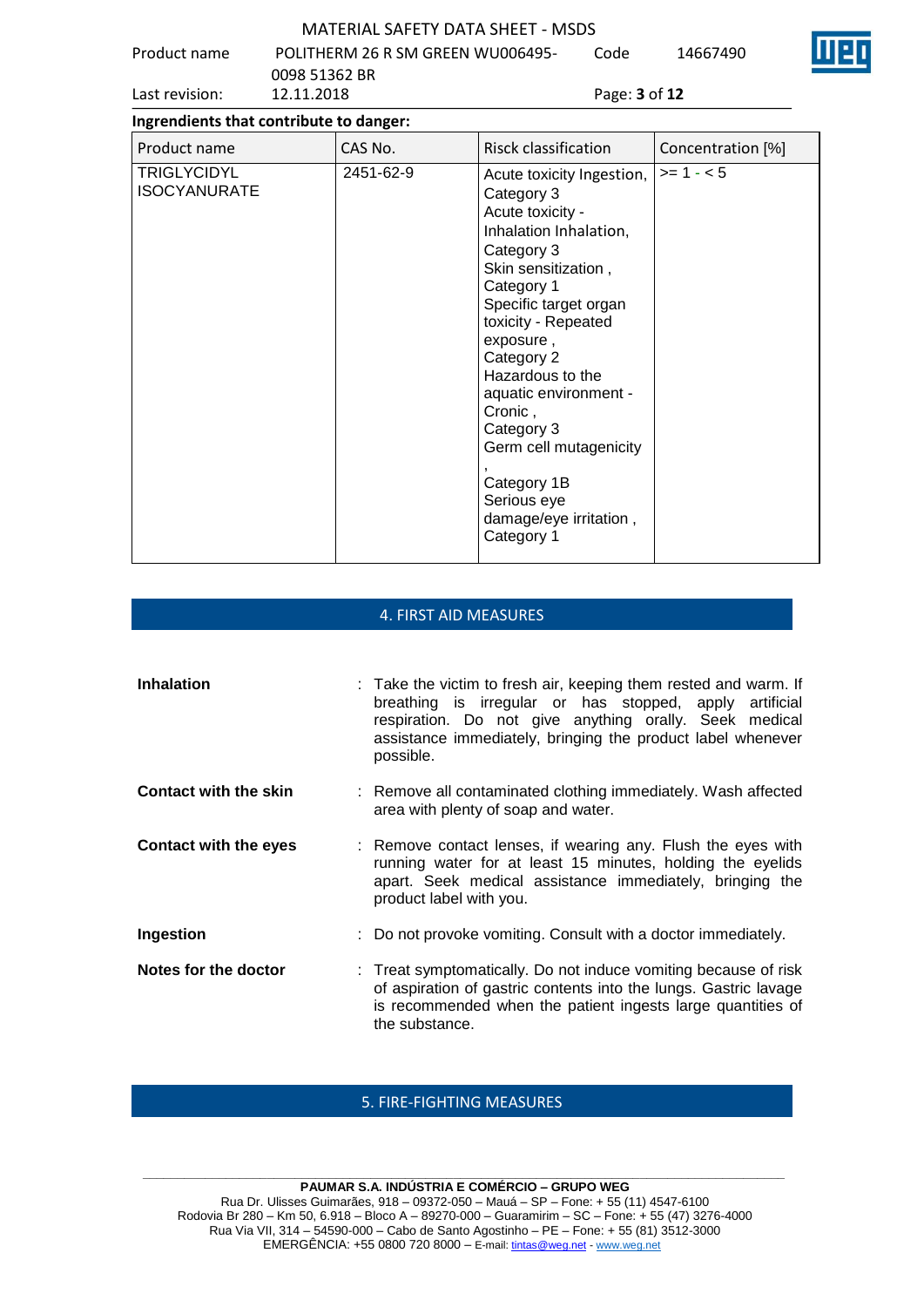| Product name                                      | POLITHERM 26 R SM GREEN WU006495- |                      | Code                                                                  | 14667490      |                                                                                                                                                                                                                                                                                                                                                                                                                                                                        |  |
|---------------------------------------------------|-----------------------------------|----------------------|-----------------------------------------------------------------------|---------------|------------------------------------------------------------------------------------------------------------------------------------------------------------------------------------------------------------------------------------------------------------------------------------------------------------------------------------------------------------------------------------------------------------------------------------------------------------------------|--|
|                                                   | 0098 51362 BR                     |                      |                                                                       |               |                                                                                                                                                                                                                                                                                                                                                                                                                                                                        |  |
| Last revision:                                    | 12.11.2018                        |                      |                                                                       | Page: 4 of 12 |                                                                                                                                                                                                                                                                                                                                                                                                                                                                        |  |
| <b>Suitable extinguishing</b><br>methods          |                                   | : Water in mist form | Carbon dioxide (CO2)<br>Foam alcohol resistent<br>Dry chemical powder |               |                                                                                                                                                                                                                                                                                                                                                                                                                                                                        |  |
| <b>Extinguishing methods not</b><br>recommended   |                                   | : Direct water jet.  |                                                                       |               |                                                                                                                                                                                                                                                                                                                                                                                                                                                                        |  |
| <b>Specific dangers</b>                           |                                   |                      | serious damage to health.                                             |               | : The finely dispersed particles form explosive mixtures in air, in<br>the presence of sparks. Burning forms a thick black smoke.<br>Inhalation of dangerous products of decomposition may cause                                                                                                                                                                                                                                                                       |  |
| Protective measures of the<br>fire fighting team. |                                   | protection clothes.  |                                                                       |               | : The personnel involved in firefighting should wear self<br>contained breathing apparatus with positive pressure and full                                                                                                                                                                                                                                                                                                                                             |  |
| <b>Specific methods</b>                           |                                   | regulations.         |                                                                       |               | : Evacuate and isolate the area. Approach from fire with wind at<br>your back. Fight the fire to a secure distance. Remove the<br>packaging of the product from the fire area if this can be made<br>with safety. Chill sideways with water in form of fog all the<br>closed packaging near the fire. Avoid that the resulting water<br>from fire fighting reaches drains or waterways. Use dikes to<br>contain this water and eliminate it according to environmental |  |

#### 6. SPILL / LEAK CONTROL PROCEDURES

#### **Personal precautions, protective equipment and emergency procedures**

| For the emergency service<br>staff                      | : If specialized clothing is needed to combat the leak/spillage,<br>Section 8 should be consulted. All precautions described in<br>the following section must be followed.                                                                                                                                                                                                                                                                                                                                                                                                                                                                                                                                                      |
|---------------------------------------------------------|---------------------------------------------------------------------------------------------------------------------------------------------------------------------------------------------------------------------------------------------------------------------------------------------------------------------------------------------------------------------------------------------------------------------------------------------------------------------------------------------------------------------------------------------------------------------------------------------------------------------------------------------------------------------------------------------------------------------------------|
| For staff who are not part<br>of the emergency services | : No action should be taken that may generate danger to<br>people without adequate training and qualifications. Use<br>appropriate personal protective equipment - see section 8.<br>Evacuate surrounding areas. Isolate area and keep onlookers<br>away. Do not touch or walk through spilled material. Eliminate<br>all sources of ignition. Avoid breathing vapor or mist. Provide<br>adequate ventilation if possible. Wear appropriate respiratory<br>mask when ventilation is inadequate. In accordance with<br>characteristics of the location and/or area and in relation to the<br>amount of spilled/leaked product, additional emergency<br>measures may be taken under the supervision of a trained<br>professional. |

#### **Environmental precautions** : Prevent spilled/leaked product from contact withsoil, waterways, drains and sewers. Inform the relevant authorities in accordance with current legislation if the product causes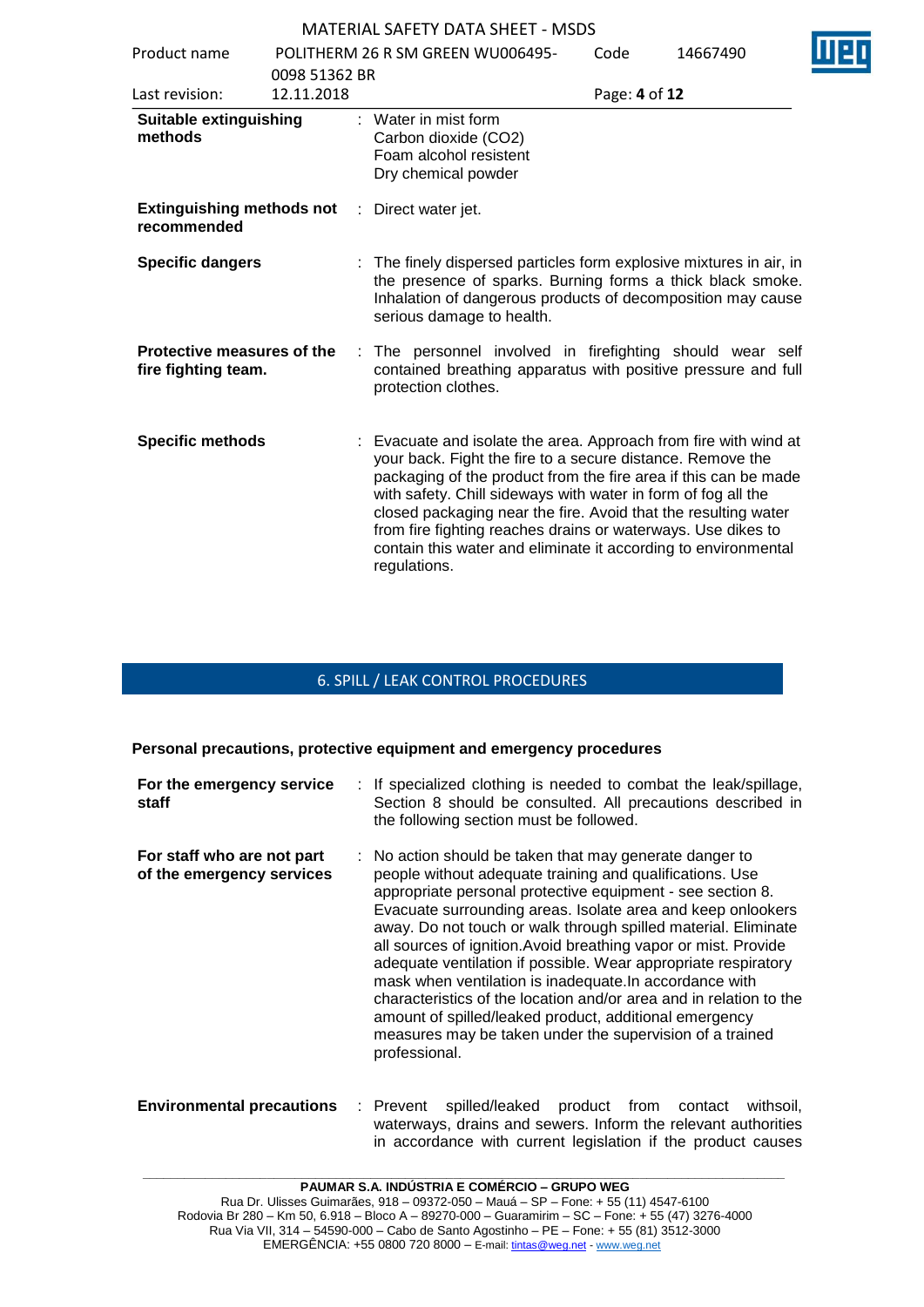|                             |               | <b>MATERIAL SAFETY DATA SHEET - MSDS</b>                                                                                                                                                                                                                                                                                                                                                                                                                                                                      |               |          |  |
|-----------------------------|---------------|---------------------------------------------------------------------------------------------------------------------------------------------------------------------------------------------------------------------------------------------------------------------------------------------------------------------------------------------------------------------------------------------------------------------------------------------------------------------------------------------------------------|---------------|----------|--|
| Product name                |               | POLITHERM 26 R SM GREEN WU006495-                                                                                                                                                                                                                                                                                                                                                                                                                                                                             | Code          | 14667490 |  |
|                             | 0098 51362 BR |                                                                                                                                                                                                                                                                                                                                                                                                                                                                                                               |               |          |  |
| Last revision:              | 12.11.2018    |                                                                                                                                                                                                                                                                                                                                                                                                                                                                                                               | Page: 5 of 12 |          |  |
|                             |               | environmental damage.                                                                                                                                                                                                                                                                                                                                                                                                                                                                                         |               |          |  |
|                             |               | Methods and materials for containment and cleaning                                                                                                                                                                                                                                                                                                                                                                                                                                                            |               |          |  |
| Large spills / leaks        |               | : Stop the leak if this can be done safely. Cover up spillage in a<br>tarp to prevent the spread by wind or rain. Use antifaiscantes<br>tools and explosion-proof equipment properly grounded to<br>collect the product. Place the material collected in dry, clean<br>and properly identified containers. Cap the container loosened<br>so removing them from the spill site. Avoid formation of dust.<br>Remove the packaging from the spill site. If there is product<br>disposal need refer to chapter 13 |               |          |  |
| <b>Small spills / leaks</b> |               | : The collected material can return to the process if you are in<br>favorable conditions. Otherwise should be referred for<br>appropriate disposal.                                                                                                                                                                                                                                                                                                                                                           |               |          |  |
| <b>Dust control</b>         |               | Consult section 13.                                                                                                                                                                                                                                                                                                                                                                                                                                                                                           |               |          |  |

#### 7. HANDLING AND STORAGE

#### **Precautions for safe handling**

| Instructions for safe<br>treatment      | : Avoid contact with eyes, skin and clothes. Do not handle the<br>product before reading and understanding all<br>safety<br>precautions.Do not re-use packaging.Refer to<br>special<br>instructions before use. Avoid inhalation of the powder. Do not<br>eat, drink or smoke during use.                                                                                                                                                                                                                                                                     |
|-----------------------------------------|---------------------------------------------------------------------------------------------------------------------------------------------------------------------------------------------------------------------------------------------------------------------------------------------------------------------------------------------------------------------------------------------------------------------------------------------------------------------------------------------------------------------------------------------------------------|
| <b>Precautions for safe</b><br>handling | : Use individual protective equipment. Environments and areas<br>that will be used for electrostatic spraying of powder paints<br>must provide controlled ventilation. Through controlled<br>ventilation it must be ensured that the air in the inhalation<br>scope is be healthy from a health point of view (see limits in<br>Section 8). Avoid sources of ignition and dust deposition in the<br>environment. Antistatic clothes and shoes are recommended.<br>Emergency showers and eye wash basins must be installed in<br>locations of use and storage. |
| <b>Fire protection</b>                  | : Tools that do not produce sparks should be used. Keep away<br>from heat and sources of ignition.Do not smoke.Avoid<br>accumulation of electrostatic charges. All conductive elements<br>of the system, in contact with the product, must be electrically<br>groundedOnly use in well-ventilated locations, to prevent<br>accumulation of powder in explosive concentrations.                                                                                                                                                                                |
| <b>Storage conditions</b>               |                                                                                                                                                                                                                                                                                                                                                                                                                                                                                                                                                               |
| Substances to be avoid                  | : Keep away from oxidising agents, strong acid solutions and<br>strong alkaline solutions.                                                                                                                                                                                                                                                                                                                                                                                                                                                                    |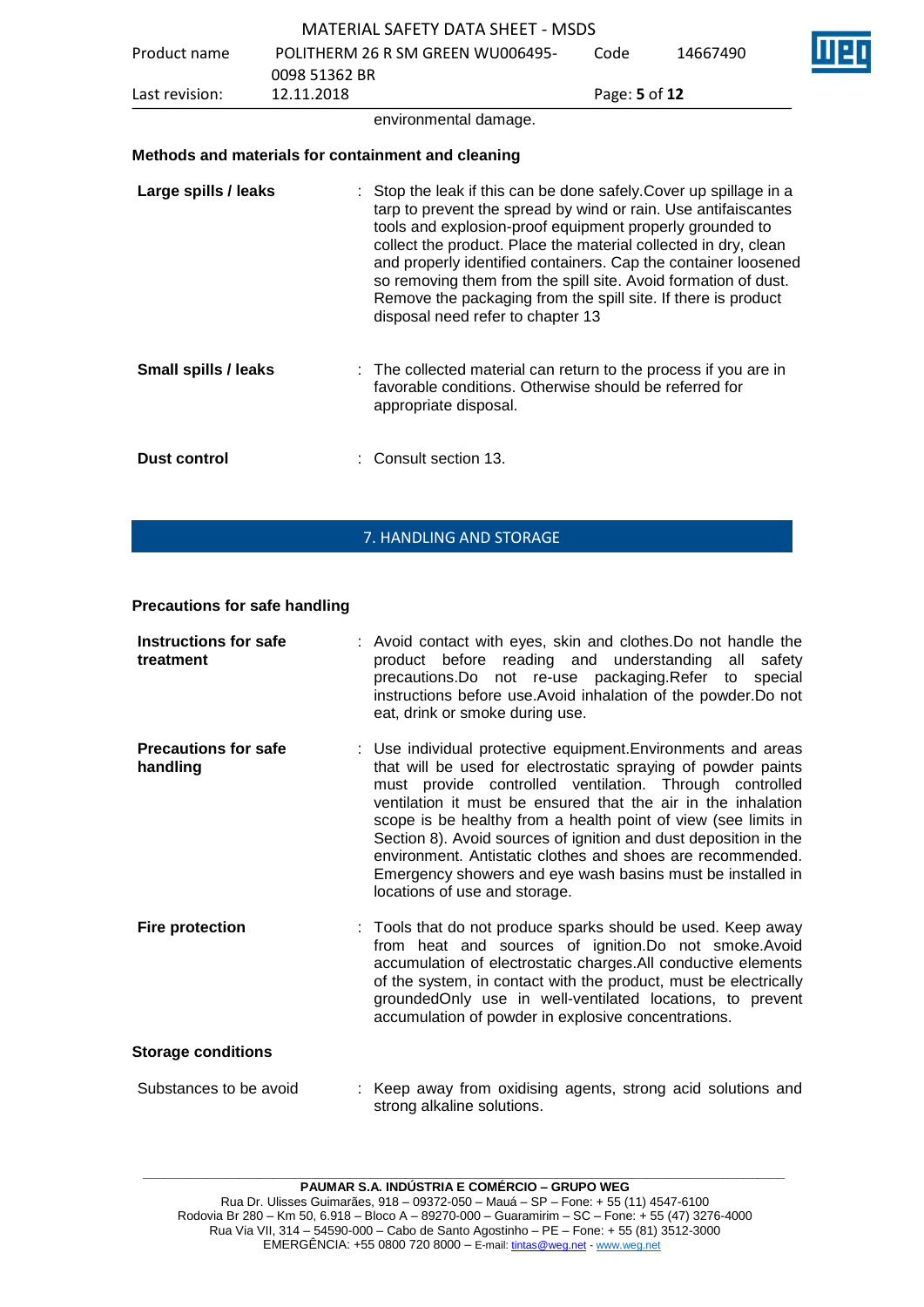| Product name                         |                             | POLITHERM 26 R SM GREEN WU006495-                                                                                                                                                                                                                                                            | Code          | 14667490 |
|--------------------------------------|-----------------------------|----------------------------------------------------------------------------------------------------------------------------------------------------------------------------------------------------------------------------------------------------------------------------------------------|---------------|----------|
| Last revision:                       | 0098 51362 BR<br>12.11.2018 |                                                                                                                                                                                                                                                                                              | Page: 6 of 12 |          |
| <b>Storage conditions</b>            |                             | : The electrical installation must comply with NEC(National<br>Electrical Code) or IEC (International Electrical Commission)<br>standards and/or those of the ABNT (Brazilian Association of<br>Technical Standards). The floor of the storage area must be<br>impermeable, non-combustible. |               |          |
| Appropriate storage<br>conditions    |                             | : Store the material in covered, dry, well ventilated and<br>identified areasStore at a temperature below 30°C.Store in a<br>closed container. Keep out of direct sunlight.                                                                                                                  |               |          |
| Inappropriate storage<br>conditions  |                             | : Exposed to elevated temperatures, sun and rain. Close to<br>oxidizing agents. Close to food. Close to sources of heat and<br>ignition.                                                                                                                                                     |               |          |
| <b>Materials to avoid</b>            |                             | : Do not store with explosive materials, flammableand/or toxic<br>gases, oxidizing, corrosive substances, or materials that may<br>generate spontaneous combustion.                                                                                                                          |               |          |
| Secure packaging materials           |                             |                                                                                                                                                                                                                                                                                              |               |          |
| Recommended packaging<br>materials   | ÷                           | Must be stored in plastic bags packed in cardboard boxes.                                                                                                                                                                                                                                    |               |          |
| Packaging materials to be<br>avoided |                             | : Glass containers.                                                                                                                                                                                                                                                                          |               |          |

#### 8. EXPOSURE CONTROL – PERSONAL PROTECTION

The information in this chapter contain general guidelines. Chapter 1 should be consulted for any information on the recommended use of this product in different scenarios of exposure.

| <b>Engineering control</b><br>measures | : Preferably use the product in adequate application cabin.<br>In case it is not possible, provide exhaustion/ventilation |
|----------------------------------------|---------------------------------------------------------------------------------------------------------------------------|
|                                        | enough to keep the concentration of the agents indicated                                                                  |
|                                        | in this section under the limits of tolerance (L.T.),                                                                     |
|                                        | otherwise, use adequate respiratory protection equipment.                                                                 |
|                                        | The engineering controls should keep the concentrations                                                                   |
|                                        | of gas/vapour under the limit of LEL - Lower Explosive                                                                    |
|                                        | Limit (see section 9). Use equipment explosion proof.                                                                     |

#### **Control parameters**

#### **Occupational Exposure Limits**

| <b>Name</b>         | <b>CAS No.</b> | <b>TLV/TWA</b>        | <b>TLV/STEL</b> | <b>TLV/TETO</b> | <b>Source</b> |
|---------------------|----------------|-----------------------|-----------------|-----------------|---------------|
| <b>TRIGLYCIDYL</b>  | 2451-62-9      | $0,05 \text{ mg/m}^3$ |                 |                 | <b>ACGIH</b>  |
| <b>ISOCYANURATE</b> |                |                       |                 |                 |               |

\*PPM - parts of vapour or gas per million of parts of contaminated air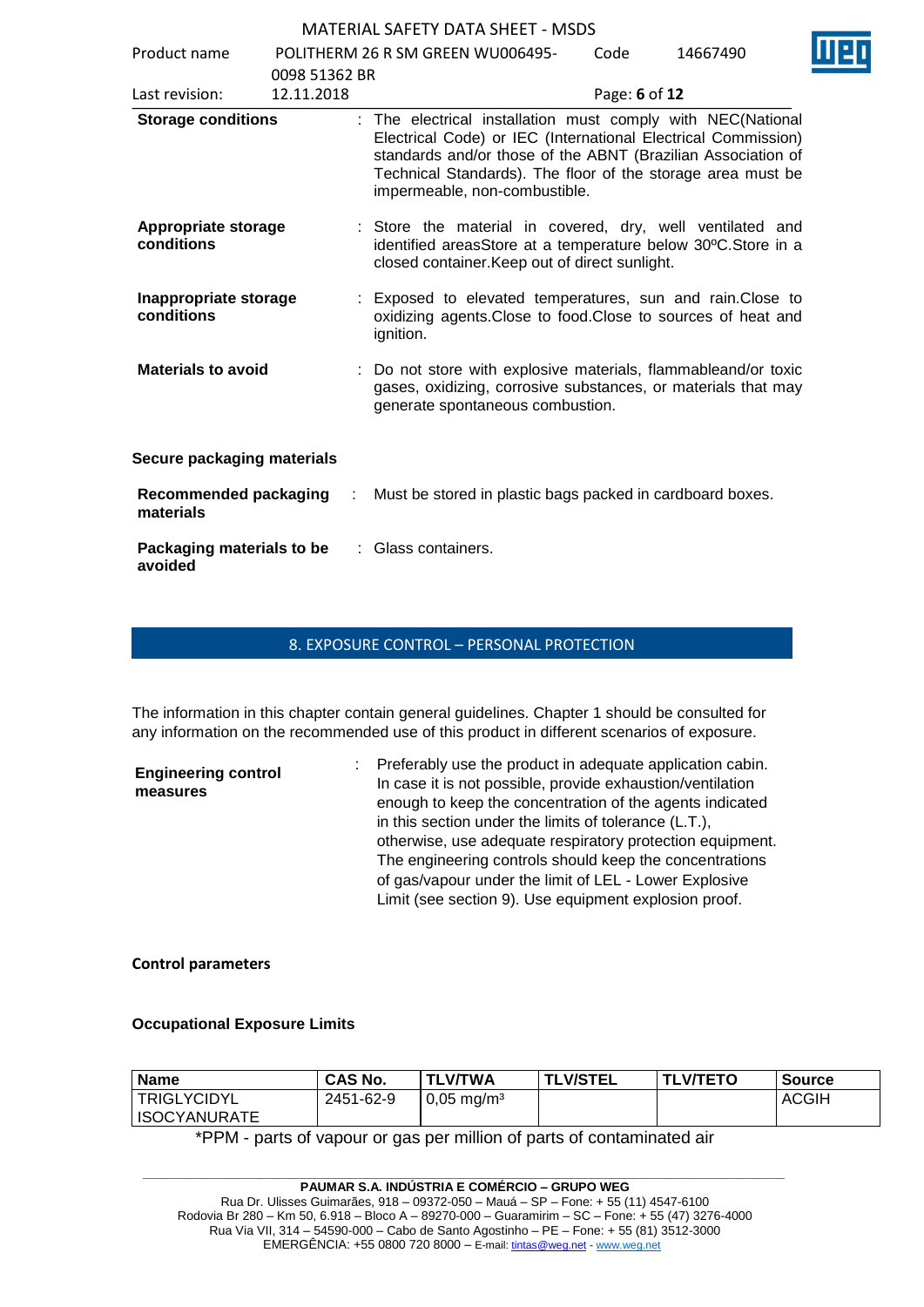|                | MATERIAL SAFETY DATA SHEET - MSDS |                             |          |     |
|----------------|-----------------------------------|-----------------------------|----------|-----|
| Product name   | POLITHERM 26 R SM GREEN WU006495- | Code                        | 14667490 | Wer |
|                | 0098 51362 BR                     |                             |          |     |
| Last revision: | 12.11.2018                        | Page: <b>7</b> of <b>12</b> |          |     |

\*\*MG/m<sup>3</sup> - miligrams per cubic meter of air.

| Personal protective equipment required |  |                                                                                                                                                                                                                                            |  |  |  |  |
|----------------------------------------|--|--------------------------------------------------------------------------------------------------------------------------------------------------------------------------------------------------------------------------------------------|--|--|--|--|
| <b>Respiratory protection</b>          |  | : If the powder is above the tolerance limits (seeengineering<br>control measures, above) a dust mask must be used,<br>suitable for this purpose (P2 particle filter). Occasionally<br>other respiratory protective equipment may be used. |  |  |  |  |
| <b>Hand protection</b>                 |  | : Protective creams can be used to protect exposed skin<br>areas together with latex or nitrile gloves (never used after<br>the exposure has occurred).                                                                                    |  |  |  |  |
| Eye protection                         |  | Use hermetic goggles to protect against powder spray.                                                                                                                                                                                      |  |  |  |  |
| <b>Body and skin protection</b>        |  | Antistatic clothes and shoes are recommended.                                                                                                                                                                                              |  |  |  |  |

# 9. PHYSICAL AND CHEMICAL PROPERTIES

| Form                                     |    | Dust                                                                                                                                           |
|------------------------------------------|----|------------------------------------------------------------------------------------------------------------------------------------------------|
| <b>State of matter</b>                   |    | Solid                                                                                                                                          |
| Color                                    | t. | Green                                                                                                                                          |
| Odour                                    |    | Weak and distinctive                                                                                                                           |
| <b>Odour limit</b>                       |    | Not applicable                                                                                                                                 |
| pH                                       |    | Not applicable                                                                                                                                 |
| <b>Melting point</b>                     |    | Not applicable                                                                                                                                 |
| <b>Boiling point</b>                     | ÷  | Not applicable                                                                                                                                 |
| <b>Evaporation rate</b>                  |    | Not applicable                                                                                                                                 |
| <b>Inflammation point</b>                |    | Method: Not applicable                                                                                                                         |
| <b>Upper explosive limit</b>             | ÷. | 70 g/m <sup>3</sup>                                                                                                                            |
| Lower explosive limit                    | ÷. | 40 g/m <sup>3</sup>                                                                                                                            |
| Vapor pressure<br><b>Density</b>         | t. | Not applicable<br>$1,56$ g/cm <sup>3</sup>                                                                                                     |
| Solubility(ies)                          |    | Insoluble in water, partially soluble in some solvents and<br>thinners oxygen as acetone, ethyl acetate, methyl ethyl<br>ketone, among others. |
| N-octano /water partition<br>coefficient | ÷  | Not applicable                                                                                                                                 |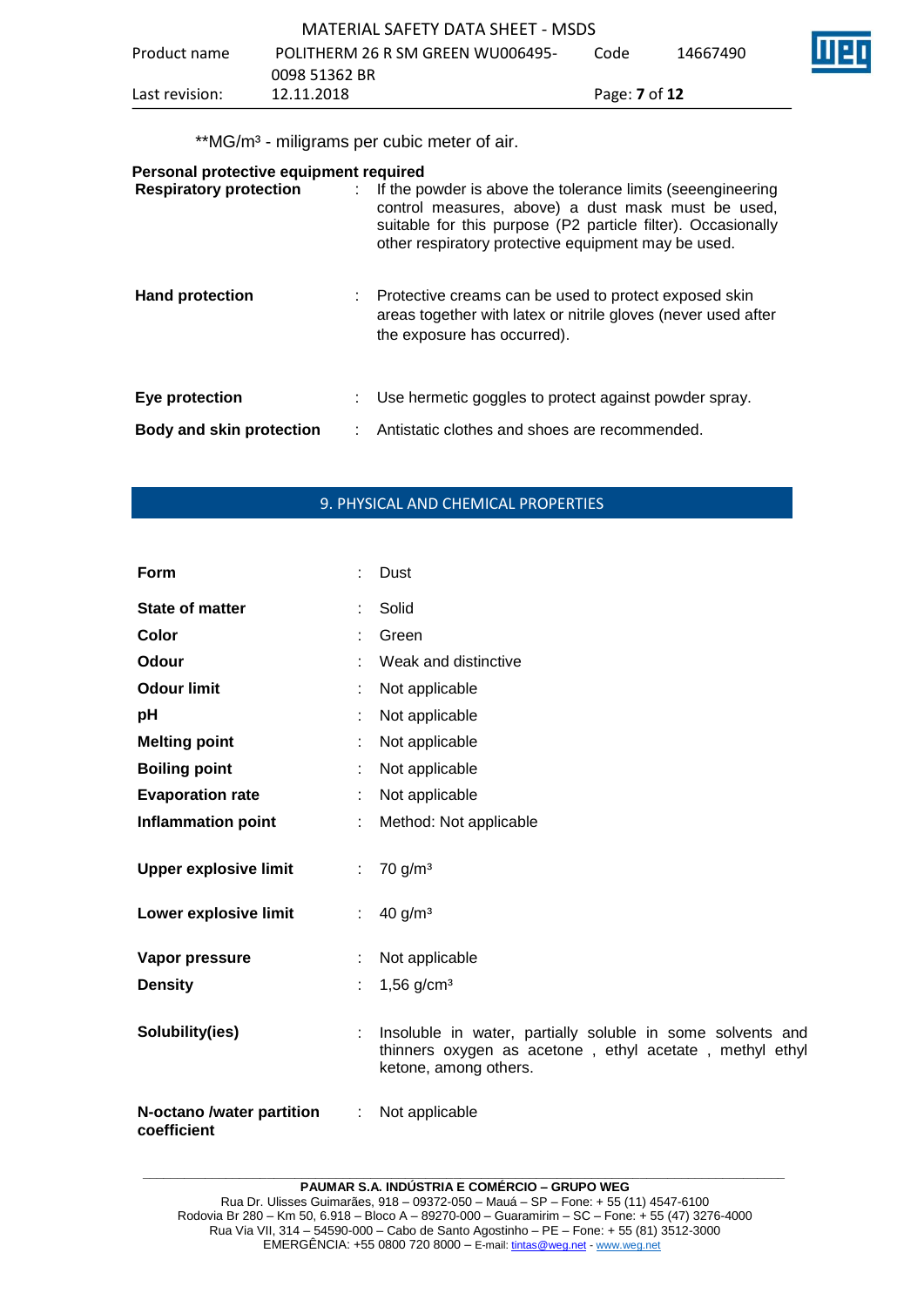| Product name               |               |   | POLITHERM 26 R SM GREEN WU006495- | Code          | 14667490 |  |
|----------------------------|---------------|---|-----------------------------------|---------------|----------|--|
|                            | 0098 51362 BR |   |                                   |               |          |  |
| Last revision:             | 12.11.2018    |   |                                   | Page: 8 of 12 |          |  |
| <b>Auto flammability</b>   |               |   | 400 °C                            |               |          |  |
| Cinematic viscosity (25°C) |               | ÷ | Not applicable                    |               |          |  |
| Vapor density              |               |   | Not applicable                    |               |          |  |
|                            |               |   |                                   |               |          |  |

**Decomposition temperature** :

## 10. STABILITY AND REACTIVITY

| <b>Reactivity</b>                              | Presents no reactivity at room temperature and under normal<br>conditions of use.                                                                                                                                                                                                                                                                                                                                                                                                                  |
|------------------------------------------------|----------------------------------------------------------------------------------------------------------------------------------------------------------------------------------------------------------------------------------------------------------------------------------------------------------------------------------------------------------------------------------------------------------------------------------------------------------------------------------------------------|
| <b>Chemical stability</b>                      | Stable at room temperature and under normal conditions of<br>use.                                                                                                                                                                                                                                                                                                                                                                                                                                  |
| <b>Possibility of dangerous</b><br>reactions   | Presents no reactivity at room temperature and under normal<br>conditions of use.<br>None when the product is stored, applied and processed<br>correctly. Otherwise, the mixture powder air mixture could<br>ignite.                                                                                                                                                                                                                                                                               |
| Need to add additives and<br><i>inhibitors</i> | Not necessary.                                                                                                                                                                                                                                                                                                                                                                                                                                                                                     |
| <b>Conditions to avoid</b>                     | Extreme heat and open flame.                                                                                                                                                                                                                                                                                                                                                                                                                                                                       |
| Incompatible materials                         | Do not store with explosive materials, flammableand/or toxic<br>gases, oxidizing, corrosive substances, or materials that may<br>generate spontaneous combustion.                                                                                                                                                                                                                                                                                                                                  |
| Dangerous products of<br>decomposition         | High temperatures (above 300°C) could result in dangerous<br>products of decomposition, such as carbon dioxide and<br>smoke. Triglycidylisocyanurate can polymerize under the<br>effect of strong heat, exceeding 120°C for more than 12<br>hours, or under the influence of catalysts. Decompose when<br>burning, producing toxic fumes comprising nitrogen oxides.<br>Thawed rapidly reacts with primary and secondary amines,<br>carboxylic acids and anhydrides, thiols, phenols and alcohols. |

### 11. TOXICOLOGICAL INFORMATION

#### **Components TRIGLYCIDYL ISOCYANURATE**

**Acute toxicity by oral use**

: Test species DL50 **Observations**  Data not available.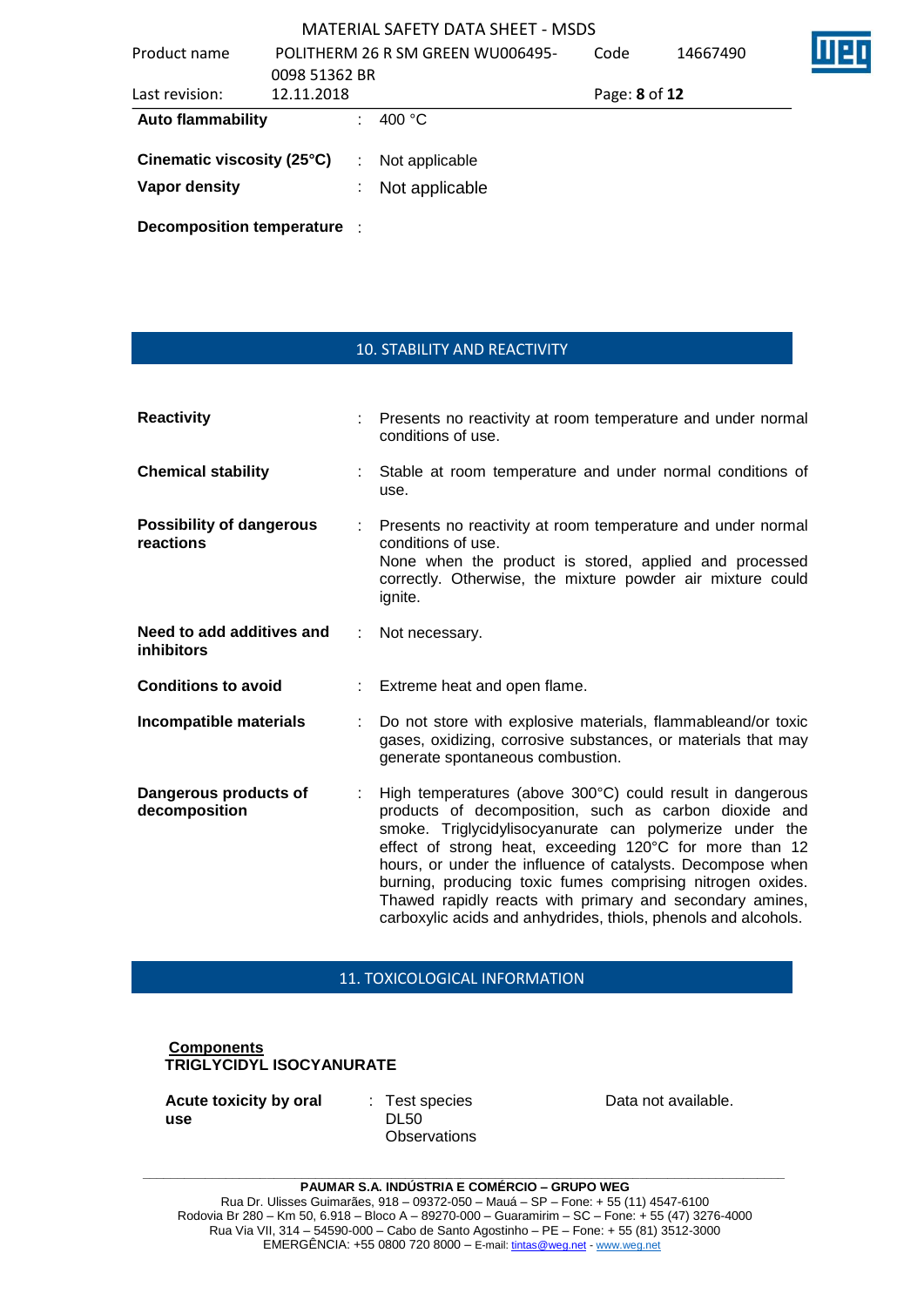#### MATERIAL SAFETY DATA SHEET - MSDS Product name POLITHERM 26 R SM GREEN WU006495-

| Product name                                                  |                             | POLITHERM 26 R SM GREEN WU006495-                                                                                                                            | Code                  | 14667490 |
|---------------------------------------------------------------|-----------------------------|--------------------------------------------------------------------------------------------------------------------------------------------------------------|-----------------------|----------|
| Last revision:                                                | 0098 51362 BR<br>12.11.2018 |                                                                                                                                                              | Page: 9 of 12         |          |
| <b>Acute toxicity by</b><br>inhalation                        |                             | : Test species<br><b>DL50</b><br><b>Observations</b>                                                                                                         | Rat<br>2.000 mg/l     |          |
| Acute toxicity by<br>cutaneous use                            |                             | : Test species<br><b>DL50</b><br>Observations                                                                                                                | Rabbit<br>$0,5$ mg/kg |          |
| <b>Acute toxicity (other</b><br>methods of<br>administration) |                             | : Test species<br><b>DL50</b><br><b>LC50</b><br>Non-standard unit value                                                                                      | Data not available.   |          |
| <b>Corrosion/irritation of</b><br>skin                        |                             | : Data not available.                                                                                                                                        |                       |          |
| Serious eye damage/eye<br><b>irritation</b>                   |                             | $:$ Category 1                                                                                                                                               |                       |          |
| <b>Respiratory or dermal</b><br>sensitivity                   |                             | : Category 1                                                                                                                                                 |                       |          |
| <b>Mutageneses</b>                                            |                             | : Chemicals known to induce heritable mutations in human<br>germ cells.                                                                                      |                       |          |
| Carcinogenicity                                               |                             | : Data not available.                                                                                                                                        |                       |          |
| <b>Toxic effects for</b><br>reproduction                      |                             | : Data not available.                                                                                                                                        |                       |          |
| Specific target organ<br>toxicity (STOT) - single<br>exposure |                             | : Data not available.                                                                                                                                        |                       |          |
| Specific target organ<br>toxicity (STOT) - repeat<br>exposure |                             | : Substance based on evidence from studies in experimental<br>animals can probably present a potential to be harmful to<br>human health on repeated exposure |                       |          |
| Aspiration hazard                                             |                             | Data not available.                                                                                                                                          |                       |          |

#### **Acute toxicity**

Powder coatings are generally inert dusts . No data are available on acute toxicity for the product. Powder coatings can cause irritation located in the skin , especially in skin folds or use of tight clothes . People allergic or respiratory problems should not work in the powder application. Repeated or prolonged contact with the product may cause removal of natural fat from the skin , resulting in non allergic contact dermatitis and skin absorption . The product that comes into contact with the eyes can cause irritation.

#### **Chronic toxicity**

On the skin , prolonged contact leads to degreasing , may cause fissures , dryness , dermatitis and eczema. The respiratory system may be affected by chronic bronchitis and decreased respiratory volume. Exposure of pregnant women to concentrations above the limit can present threat of abortion. In contact with eyes, do not rub , wash with running water for at the least 15 minutes.

Not classified in terms of toxicity based on the data available.

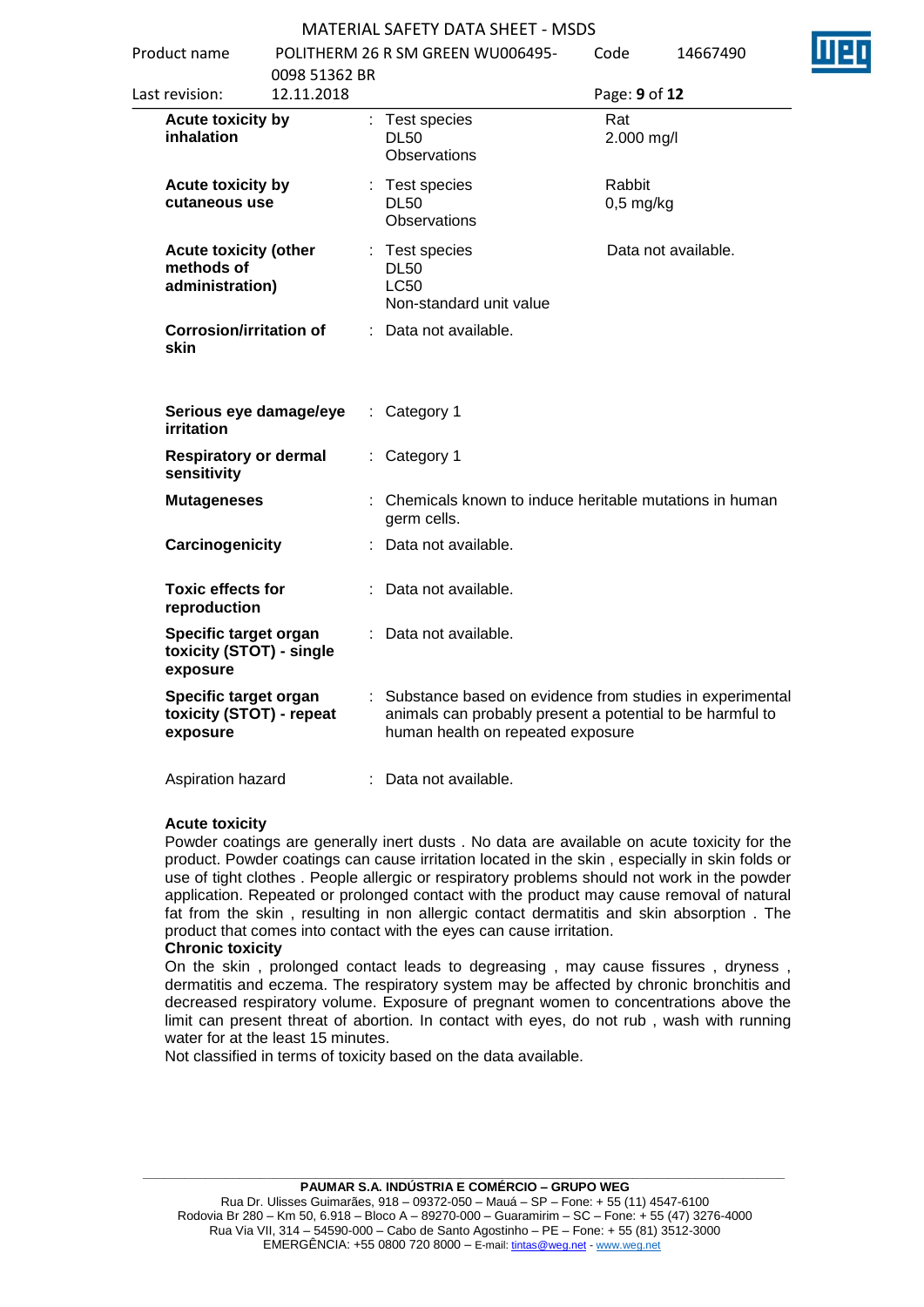| Product name                                       | 0098 51362 BR |    | POLITHERM 26 R SM GREEN WU006495-                                                       | Code           | 14667490 |  |
|----------------------------------------------------|---------------|----|-----------------------------------------------------------------------------------------|----------------|----------|--|
| Last revision:                                     | 12.11.2018    |    |                                                                                         | Page: 10 of 12 |          |  |
|                                                    |               |    | 12. ECOLOGICAL INFORMATION                                                              |                |          |  |
|                                                    |               |    |                                                                                         |                |          |  |
| <b>Stability in soil</b>                           |               | t. | Data not available.                                                                     |                |          |  |
| <b>Elimination of chemical</b><br>physical ability |               | t. | Not considered potentially bioaccumulative.                                             |                |          |  |
| <b>Other toxicological</b><br>observations         |               |    | Data not available.                                                                     |                |          |  |
| <b>Ecotoxicity</b>                                 |               | ÷  | Detrimental to the flora.<br>Detrimental to the fauna<br>Contaminates the ground water. |                |          |  |

#### 13. DIOSPOSAL AND TREATMENT CONSIDERATIONS

#### **Recommended methods for final disposal**

| <b>Product</b> | : Class II Waste - Dispose of in industrial landfill or a facility<br>authorized for recycling in accordance with federal, state<br>or local regulations.                                                                      |
|----------------|--------------------------------------------------------------------------------------------------------------------------------------------------------------------------------------------------------------------------------|
| Waste          | : Class II Waste - Dispose of in industrial landfill or a facility<br>authorized for recycling in accordance with federal, state<br>or local regulations.                                                                      |
| Used packaging | Clean packaging should be sent for recycling. Packaging with<br>class II waste should be disposed of in industrial landfill or a<br>facility authorized for recycling in accordance with federal,<br>state orlocal regulations |

#### 14. TRANSPORTATION INFORMATION

#### **fNational and international regulations**

- Land : Not classified as a dangerous good under transport regulations.
- Shipping : Not classified as a dangerous good under transport regulations.
- Air transport : Not classified as a dangerous good under transport regulations.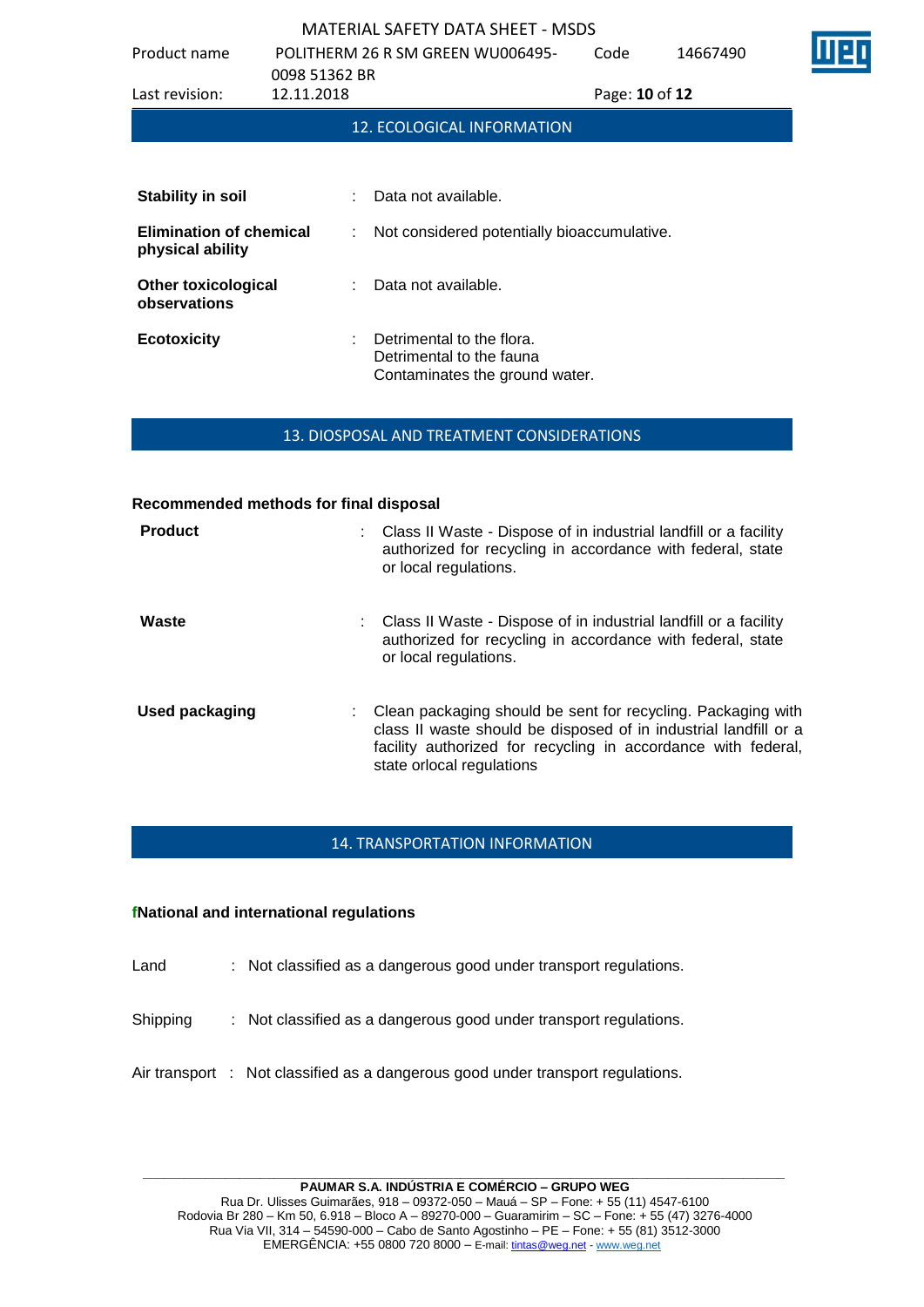Product name POLITHERM 26 R SM GREEN WU006495- 0098 51362 BR Code 14667490 Last revision: 12.11.2018 Page: **11** of **12**

15. REGULATORY INFORMATION

This MSDS (Material Safety Data Sheet) was generated according to the criteria of NBR 14725/2014. (Brazilian standard that defines the GHS).

| Specific Regulations for the | Federal Decree No. 2657, July 3rd, 1998.                                      |
|------------------------------|-------------------------------------------------------------------------------|
| <b>Chemical Product.</b>     | Ordinance No. 229, May 24th, 2011 - Changes to Regulatory<br>Standard No. 26. |
|                              | ABNT NBR 14725: 2014 - valid from 19/12/2014 -                                |
|                              | Amendment 1 (19/11/2014).                                                     |
|                              | Law No. 12305, August 2nd 2010 (Solid Waste National<br>Policy).              |
|                              | Decree No. 7404, December 23rd, 2010.                                         |
|                              | Resolution ANTT N° 5.232, December 14th 2016.                                 |

# 16. ADDITIONAL INFORMATION

#### **Acronyms Used:**

**Legenda:**

| <b>CAS</b>      | <b>Chemical Abstract Service</b>                          |
|-----------------|-----------------------------------------------------------|
| VO              | <b>Organic Vapors</b>                                     |
| <b>NEC</b>      | National Eletrical code/Código Nacional de Eletricidade   |
| IEC:            | International Eletrical Commision                         |
| <b>ABNT</b>     | <b>Brazilian Association of Technical Standards</b>       |
| <b>ACGIH</b>    | American Conference of Governmental Industrial Hygienists |
| <b>TLV</b>      | <b>Threshold Limit Values</b>                             |
| <b>TLV/TWA</b>  | Time Weighted Average                                     |
| <b>TLV/STEL</b> | Short Term Exposure Limit                                 |
| TLC/C:          | Tolerance Limit - Ceiling Value                           |
| EPI:            | Individual Protective Equipment                           |
| <b>CA</b>       | Approval Certificate                                      |
| <b>PPRA</b>     | <b>Environmental Risk Prevention Program</b>              |
| <b>NR</b>       | <b>Regulatory Standard</b>                                |
| <b>NFPA</b>     | National Fire Protection Agency                           |
| mmHg            | Millimeters of mercury - pressure unit                    |
| <b>DL50</b>     | Lethal Dose average                                       |

#### **\_\_\_\_\_\_\_\_\_\_\_\_\_\_\_\_\_\_\_\_\_\_\_\_\_\_\_\_\_\_\_\_\_\_\_\_\_\_\_\_\_\_\_\_\_\_\_\_\_\_\_\_\_\_\_\_\_\_\_\_\_\_\_\_\_\_\_\_\_\_\_\_\_\_\_\_\_\_\_\_\_\_\_\_\_\_\_\_\_\_\_\_\_ PAUMAR S.A. INDÚSTRIA E COMÉRCIO – GRUPO WEG**